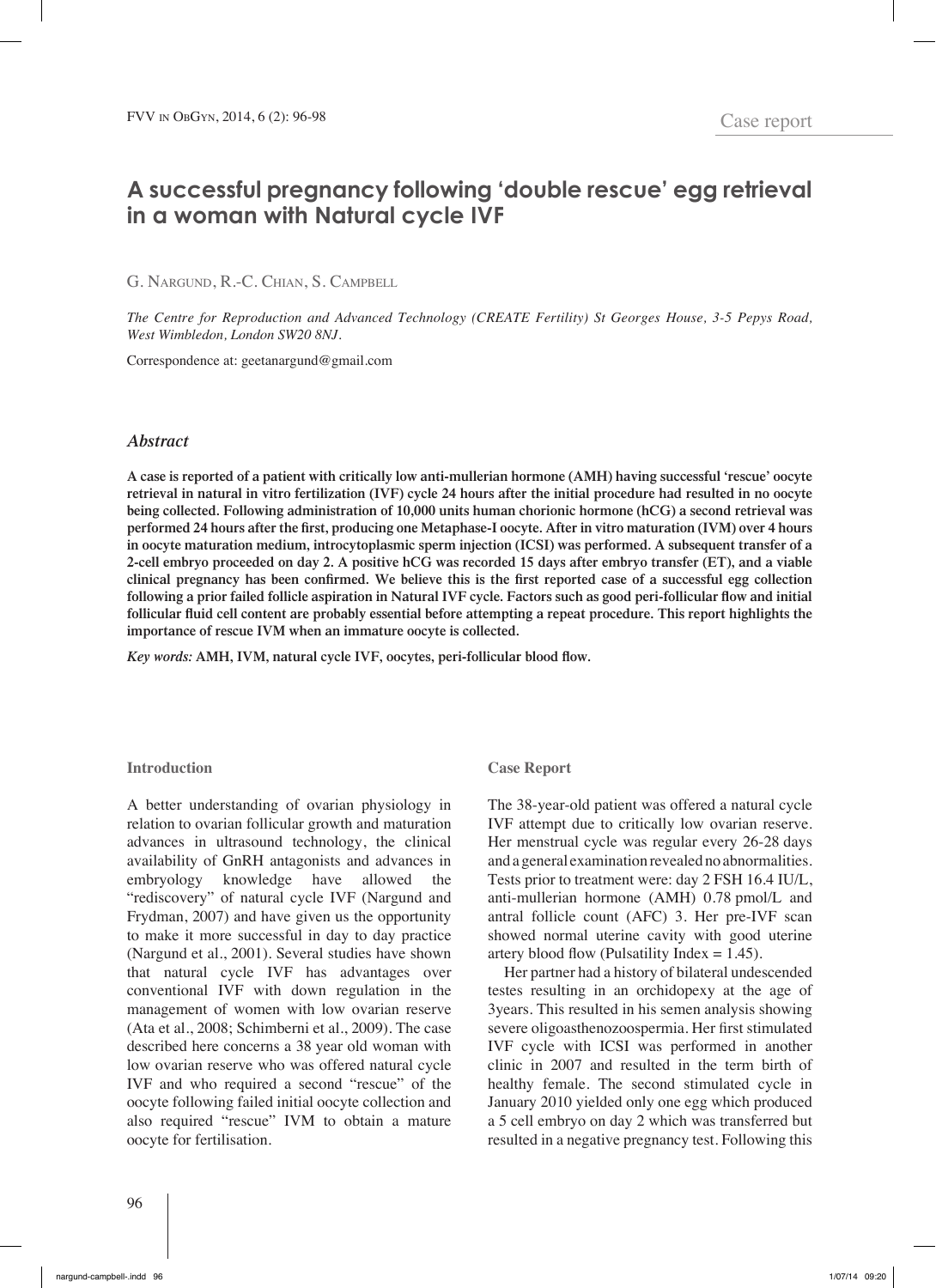

attempt and with results showing rising FSH levels (12.3 and 16.4 IU/L) the patient was advised to consider oocyte donation which she did not accept.

In 2011 she attended our clinic for treatment and had 2 unsuccessful Modified Natural IVF cycles. The first produced 2 follicles but no oocyte was retrieved and the second produced 1 oocyte and a 5-cell embryo for transfer but no pregnancy resulted.

In the current cycle the first scan scheduled at day 3 of her cycle showed menstrual endometrium, 2 follicles measuring 7 mm mean diameter on each ovary, FSH 16.4 IU/l, LH 6.8 IU/l, and oestradiol 120 pmol/L. A repeat scan on day 6 of the cycle showed early triple layer endometrium (Endometrial thickness (ET) 4.7 mm), one 10 mm follicle on the right ovary, and a 10.5 mm on the left ovary. The following scan on day 9 showed triple layer endometrium (ET 7.4 mm), a 12.4 mm follicle on the right ovary and 11.9 mm follicle on the left. The oestradiol level was 613 pmol/l and LH 7.5 IU/l. On the morning of day 11of the cycle the patient reported a strongly positive urinary LH test and felt that she might have surged the previous evening although the test was equivocal. A scan showed a triple layer endometrium 9.10 mm and a dominant follicle on the right side measuring 16.3 mm with very good peri-follicular blood flow with peak systolic velocity 19.6 cm/s. In view of this, oocyte retrieval was scheduled for later in the same day.

Transvaginal oocyte collection was attempted using a double lumen Vitrolife® follicle aspiration set  $1.6 \times 350$  mm with 4 flushings of the follicle. Granulosa cells were observed in both the aspirates and flush but unfortunately no oocyte was identified. The patient gave agreement to another attempt the following morning and was given hCG 10000 IU subcutaneously. The following morning the ultrasound scan showed a regular round follicle in the



*Fig. 1.* — Follicle 24 hrs after first egg retrieval attempt *Fig. 2.* — Peri-follicular blood flow of the follicle before the second egg retrieval.

right ovary with clear contents measuring 11.3 mm (Fig. 1) which had very good peri-follicular blood flow with a peak systolic velocity of 27 cm/s (Fig. 2). 24 hours after hCG injection a further attempt at oocyte collection yielded an oocyte cumulus complex. Four hours post oocyte collection the cumulus cells were denuded using hyaluronidase (Sage, Cooper Surgical) and EZ Strip pipettes (RI UK ltd) a metaphase-I oocyte was observed. This metaphase-I oocyte was transferred into Oocyte Maturation Media (Sage, Cooper Surgical, USA) for maturation in culture and checked after 4 hours. The oocyte had extruded the polar body and ICSI was performed on the resulting Metaphase-II oocyte 3/4 hours post PB observation. Fertilisation was confirmed by the presence of 2 pronuclei (Fig. 3). A 2-cell grade one embryo was transferred uneventfully on Day 2 under ultrasound guidance using Wallace SureView 23 cm (Smiths Medical International ltd). A positive βHCG of 108 was detected 2 weeks after the ET and a viable clinical pregnancy with clear foetal heartbeat was seen on ultrasound 2 weeks later.

## **Discussion**

This case raises important issues regarding the management of patients undergoing natural cycle IVF. The first issue is why we recommended natural cycle IVF to this patient. In women with critically low ovarian reserve, natural cycle IVF has shown favourable results compared to stimulated IVF. The main advantage of natural cycle IVF in these circumstances is that natural selection of the leading follicle will result in a higher quality oocyte without the adverse effects of high oestrogens on the endometrium. Another issue in a natural cycle is when to schedule the oocyte collection when the